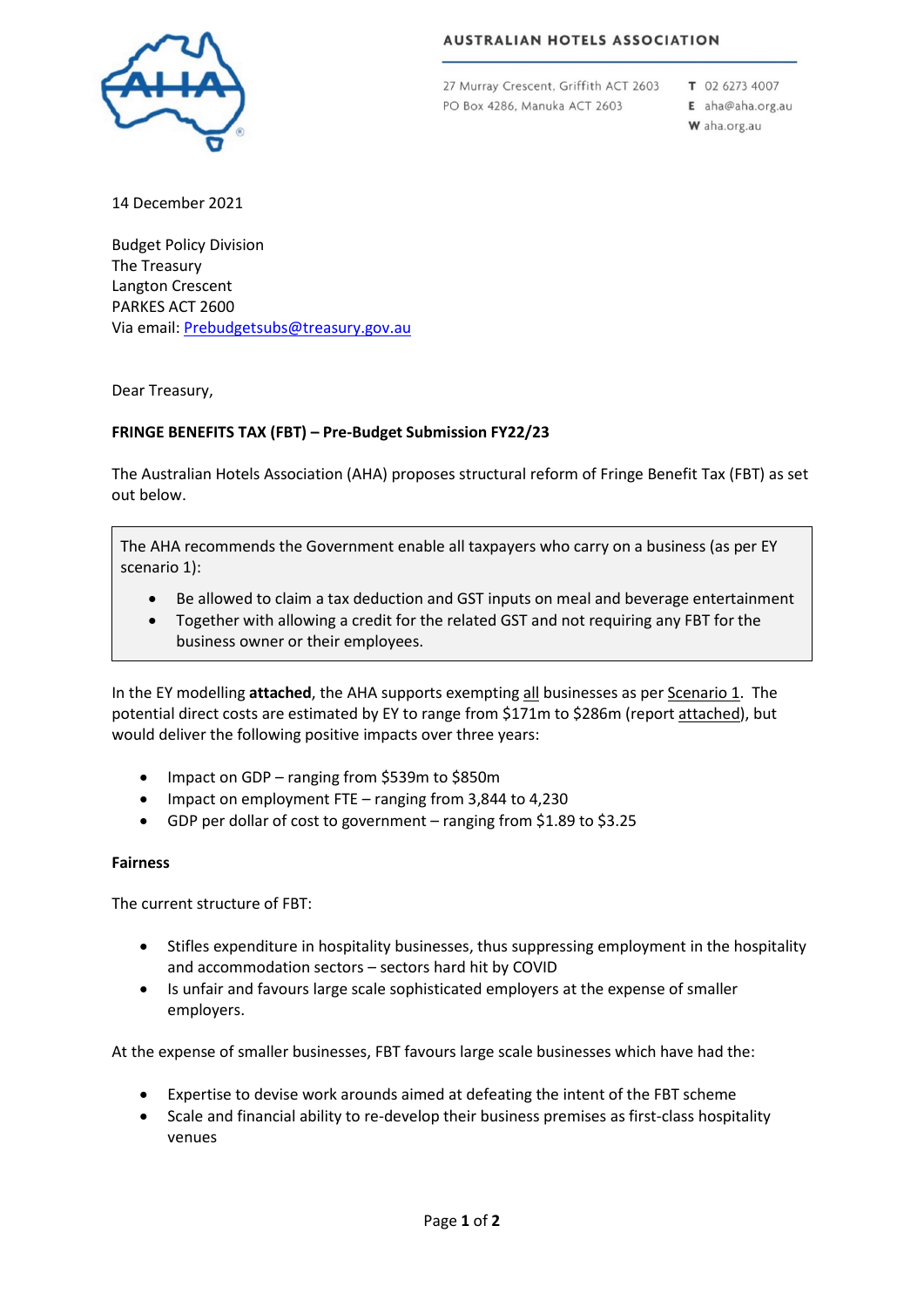The arguments against suspending FBT are often based on the "equity principle". Unfortunately, the equity principle of FBT has been circumvented largely by those who it was intended to capture. Many large-scale firms provide employee benefits 'in house' which would otherwise attract FBT, e.g.,

- Board room lunches
- Baristas
- Car parking

This circumvention gives those firms with the scale to avoid FBT an unfair advantage over smaller to medium enterprises which do not have the required scale or capacity.

#### **Stimulus**

Exempting businesses and workers from FBT on meals, entertainment and accommodation will provide a much-needed stimulus creating instant jobs to a sector hard-hit by the pandemic. Exempting all business from FBT will increase the number of functions and events held in hospitality businesses. This will:

- Enable employers to provide more hours and more stable employment
- Increase GDP
- Remove the current inequity between businesses of different size

The hospitality and accommodation sectors play a vital role in providing jobs, especially to females and younger Australians. Females comprise 60% of the hospitality workforce, and persons aged under 24 years comprise 36%.

Yours faithfully,

**STEPHEN FERGUSON NATIONAL CEO**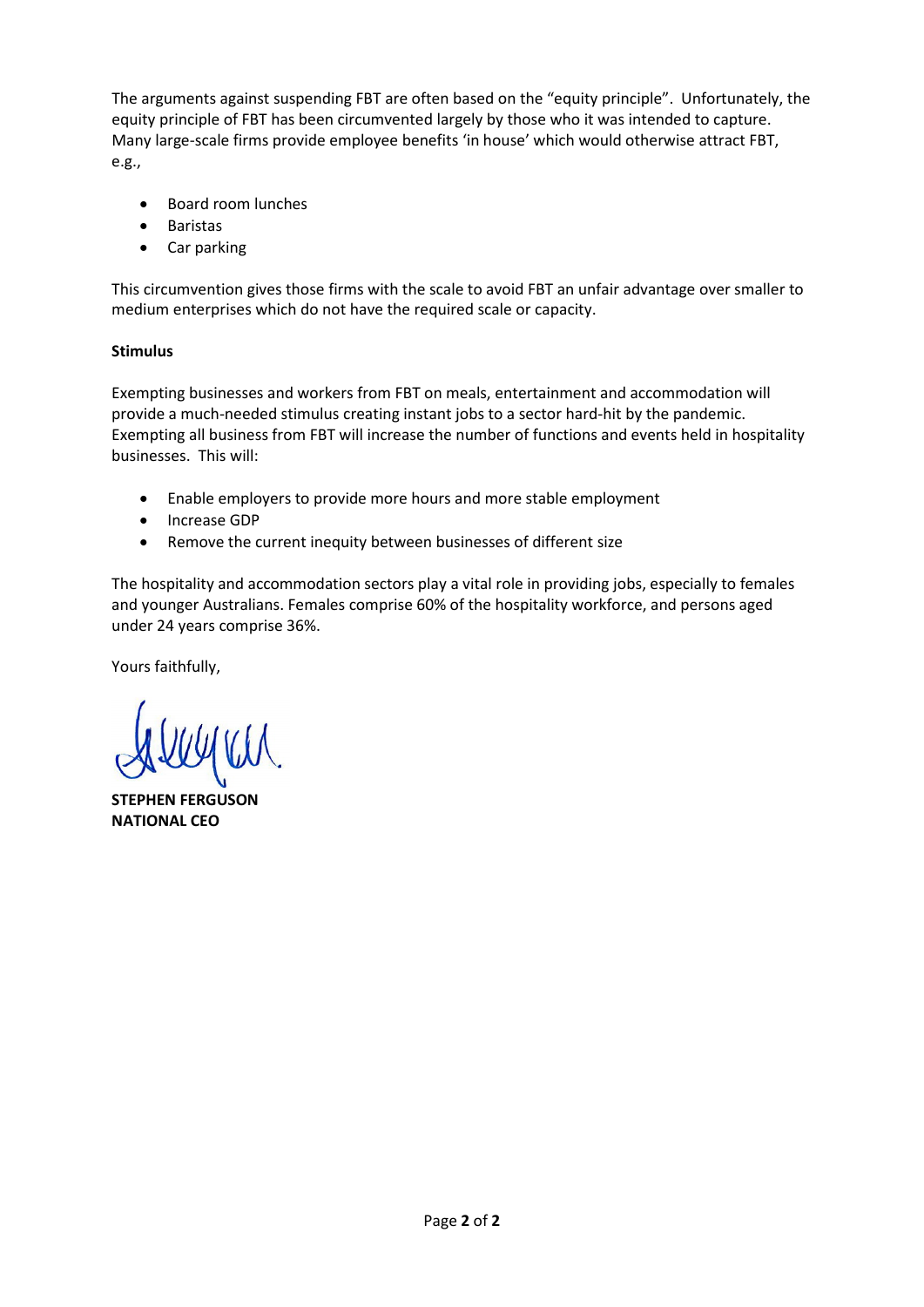Economic impacts of stimulus for the Accommodation and Food Services Sector

**Report to the Australian Hotels Association**

**3 December 2021**

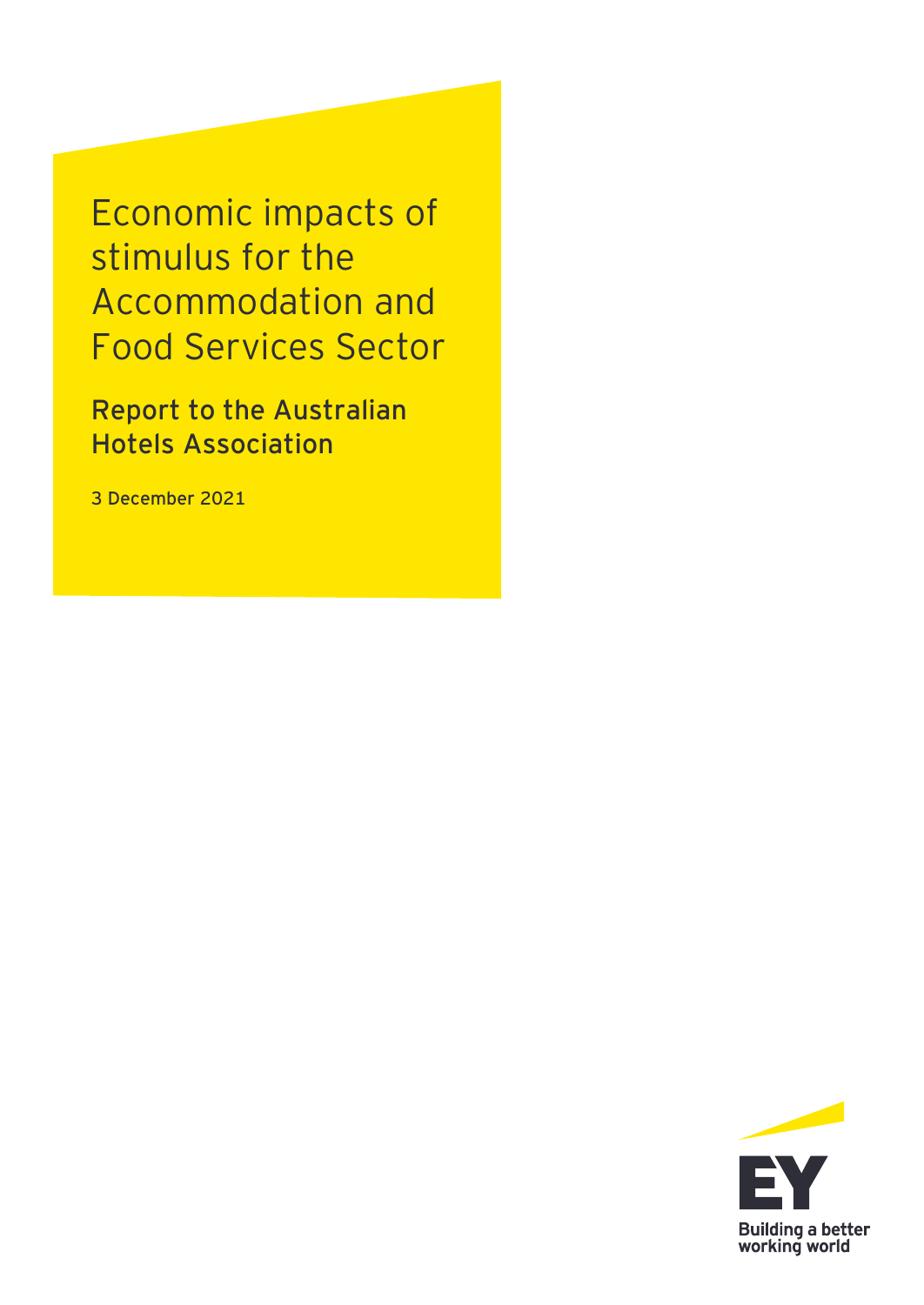#### **NOTICE**

Ernst & Young was engaged on the instructions of the Australian Hotels Association ("Client", "AHA") to provide an assessment of the potential economic impacts of selected stimulus measures on the Accommodation and Food Services sector in Australia during the incidence of the COVID-19 downturn ("Project"), in accordance with the engagement agreement dated 1 December 2020.

The results of Ernst & Young's work, including the assumptions and qualifications made in preparing the report, are set out in Ernst & Young's report dated 3 December 2021 ("Report"). The Report should be read in its entirety including the transmittal letter, the applicable scope of the work and any limitations. A reference to the Report includes any part of the Report. No further work has been undertaken by Ernst & Young since the date of the Report to update it.

Ernst & Young has prepared the Report for the benefit of the Client and has considered only the interests of the Client. Ernst & Young has not been engaged to act, and has not acted, as advisor to any other party. Accordingly, Ernst & Young makes no representations as to the appropriateness, accuracy or completeness of the Report for any other party's purposes.

Any references made to the impact of COVID-19 (SARS-CoV-2) ("Coronavirus" or "Virus") on AHA in the Report are based on preliminary enquiries and are not to be interpreted as a complete commentary or as an accurate assessment of the full impact of the Virus. Neither our scope included, nor we have undertaken an analysis of potential impact of the Virus on the accommodation and food services (AFS) sector. Further, as the full impact of the Virus cannot be predicted with any degree of certainty (either for the AFS sector as a whole or individual stakeholders), the potential for unknown ramifications on consumers, supply chains, commercial counterparties (both direct and indirect to the operations of the relevant stakeholders within the AFS sector), future decisions that the relevant stakeholders may make as a result of the evolving Virus situation and potentially adverse geopolitical outcomes, means that the actual results may be further significantly impacted by the Coronavirus. The limitations of the Report should be noted and AHA should make their own determination as to whether the uncertainty of the impact of the Coronavirus would impact your decisions.

No reliance may be placed upon the Report or any of its contents by any party other than the Client ("Third Parties"). Any Third Party receiving a copy of the Report must make and rely on their own enquiries in relation to the issues to which the Report relates, the contents of the Report and all matters arising from or relating to or in any way connected with the Report or its contents.

Ernst & Young disclaims all responsibility to any Third Parties for any loss or liability that the Third Parties may suffer or incur arising from or relating to or in any way connected with the contents of the Report, the provision of the Report to the Third Parties or the reliance upon the Report by the Third Parties.

No claim or demand or any actions or proceedings may be brought against Ernst & Young arising from or connected with the contents of the Report or the provision of the Report to the Third Parties. Ernst & Young will be released and forever discharged from any such claims, demands, actions or proceedings.

Ernst & Young have consented to the Report being published electronically on the Client's website for informational purposes only. Ernst & Young have not consented to distribution or disclosure beyond this. The material contained in the Report, including the Ernst & Young logo, is copyright. The copyright in the material contained in the Report itself, excluding Ernst & Young logo, vests in the Client. The Report, including the Ernst & Young logo, cannot be altered without prior written permission from Ernst & Young.

Ernst & Young's liability is limited by a scheme approved under Professional Standards Legislation.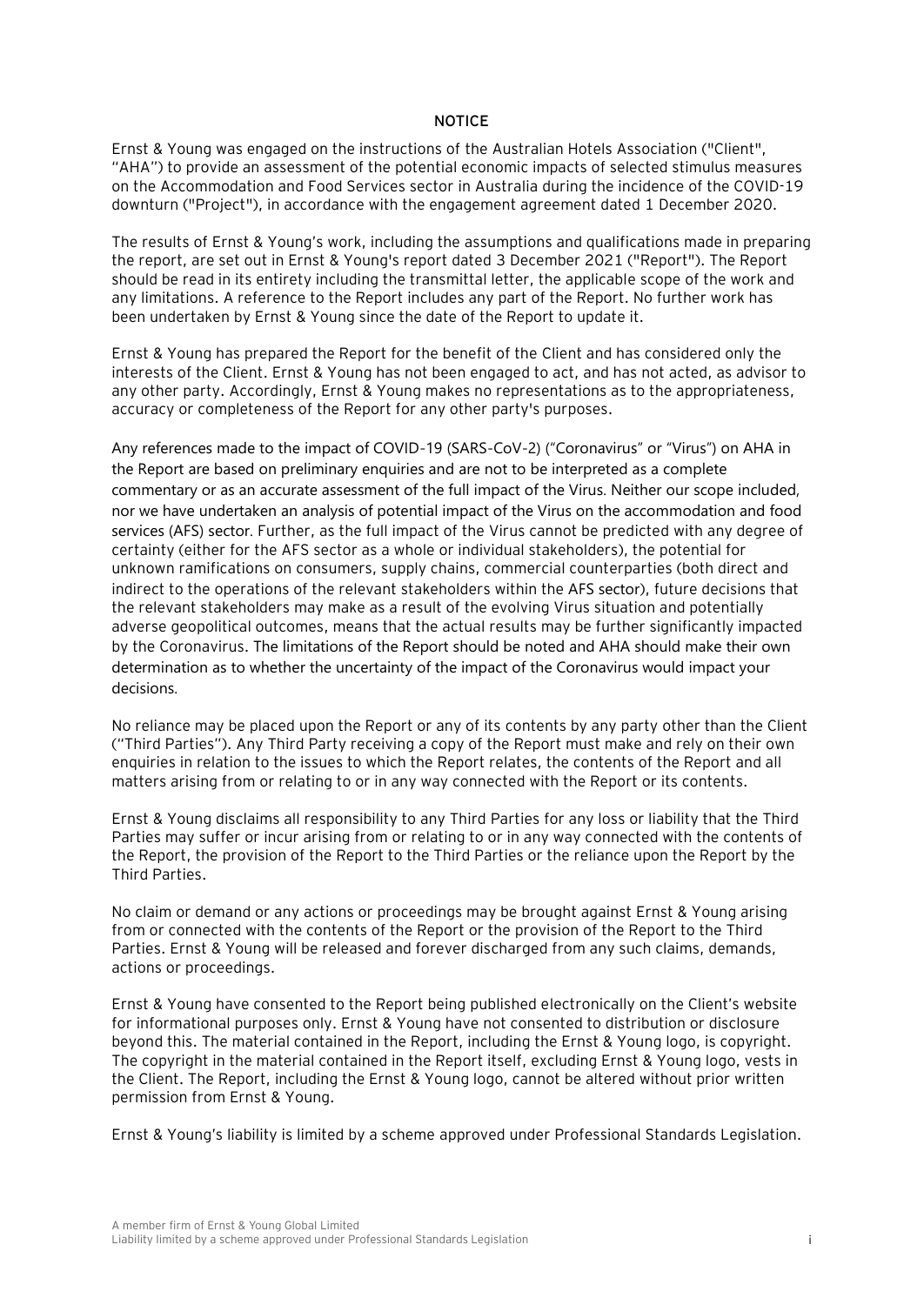## **1. Introduction**

In June 2020, Ernst & Young (EY) was engaged by the Australian Hotels Association (AHA) to provide an assessment of the potential economic impacts of select stimulus measures on the Accommodation and Food Services (AFS) sector in Australia during the COVID-19 global pandemic. The results of EY's work, including the assumptions and qualifications made in preparing the report, are set out in EY's report dated 20 July 2020. That work commenced on 10 June 2020 and was completed on 20 July 2020.

The July 2020 report assessed the potential economic impacts of selected stimulus measures aimed at the AFS sector during the COVID-19 economic downturn. At that time, two potential options to support the sector through the crisis were proposed by AHA:

- Suspending Fringe Benefits Tax (FBT) on meal entertainment expenditure for three years.
- Extending the Job Keeper support program for a period of six-months, from October 2020 to March 2021.

In December 2021, EY was reengaged by AHA to provide a summary of our July 2020 findings with regard to fringe benefit tax suspension, including the framework, including data and assumptions.

In this paper, two scenarios are considered:

- **Scenario 1:** examines a three-year suspension of FBT expenses for meal entertainment prescribed for *all* businesses in the sector over the period 2020/21 to 2022/23.
- **Scenario 2:** examines a three-year suspension of FBT expenses for meal entertainment prescribed for small to medium enterprises (SMEs) in the sector over the period 2020/21 to 2022/23, where an SME is defined as any business with an annual turnover less than \$50 million. $1$

The results of this analysis are presented below.

<sup>&</sup>lt;sup>1</sup> Following the convention adopted in the Prosperity Advisers report "FBT on Meal Entertainment Hospitality Reignition Study for the AHA", 29/05/2020.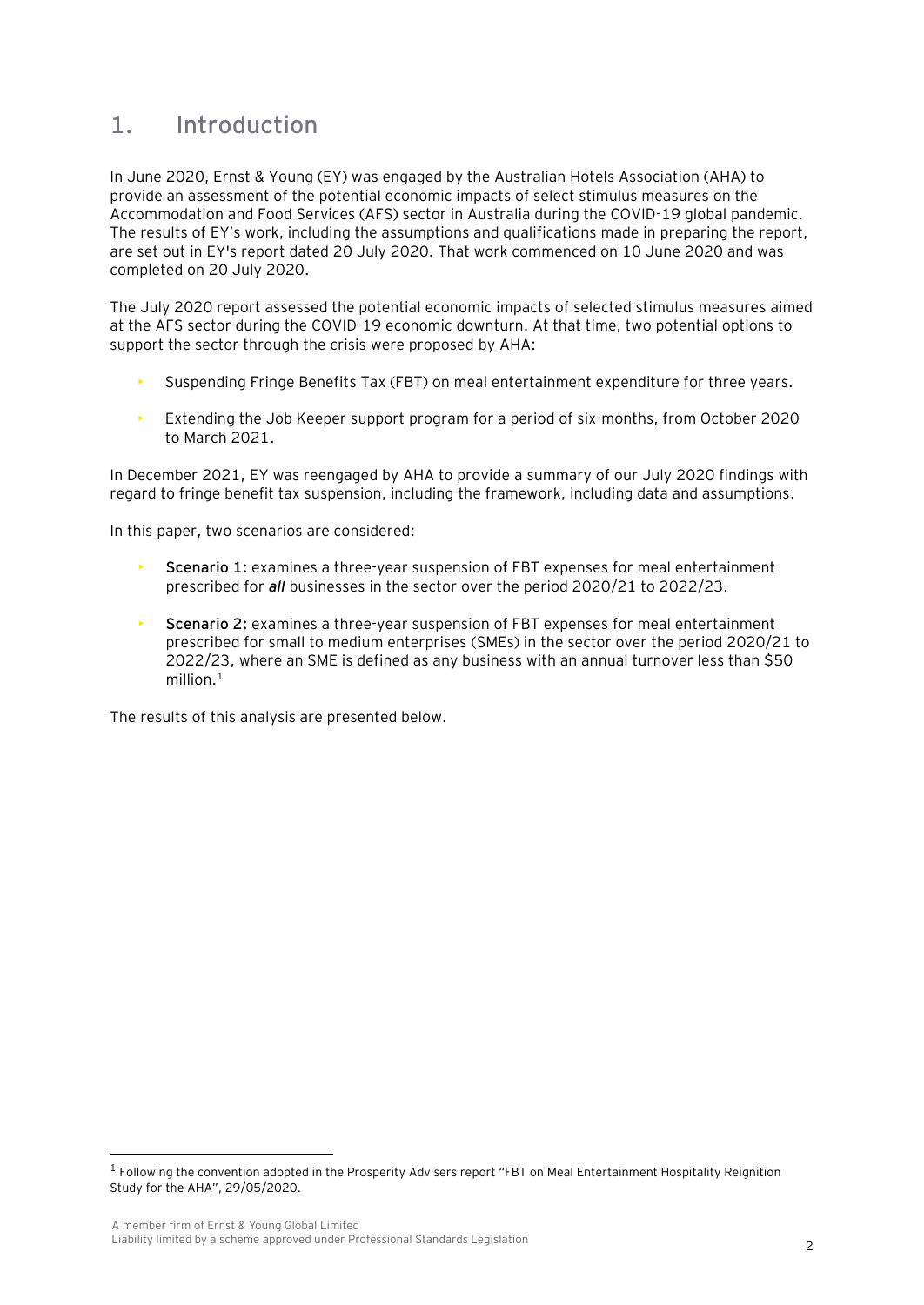# **2. Analysis of the AFS sector and the proposed FBT suspension**

Australia's AFS sector comprises a wide range of businesses, including accommodation services such as hotels, motels and serviced apartments, as well as restaurants, cafés, takeaways, pubs, bars and clubs. The sector is large and makes a significant contribution to the Australian economy. In the year ending June 2019, the AFS industry directly contributed an estimated \$43 billion of gross value added<sup>2</sup> and in the year ending June 2020 directly employed around 900,000 people and 800,000 in the food and beverage services industry.<sup>3</sup>

### **Fringe benefits and the AFS sector**

A fringe benefit is defined<sup>4</sup> by the Australian Taxation Office as the provision of a benefit to an employee in a form other than salary or wages. The tax base of Fringe Benefits Tax with respect to meal entertainment is defined<sup>5</sup> as follows:

- providing entertainment by way of food or drink
- providing accommodation or travel connected with such entertainment, or
- paying or reimbursing expenses incurred in obtaining something covered by the above points.

Table 1 shows the taxable value on which FBT were calculated in aggregate for Australia, as well as for meal entertainment. In 2017/18 the taxable value of meal entertainment was \$397 million out of a total fringe benefits taxable amount of \$8,356 million representing 4.75% of the total.

Although meal entertainment forms a relatively small portion of the total fringe benefits taxable value (which also includes items such as company cars) the taxable amount for meals (which represents the dollar value of expenses subject to FBT) is not insignificant and is close to \$400 million.

| Table 1: Fringe benefits and meal entertainment taxable values, 2009/10-2017/18 <sup>6</sup> |                                      |                                          |  |  |
|----------------------------------------------------------------------------------------------|--------------------------------------|------------------------------------------|--|--|
|                                                                                              | Total fringe benefits taxable amount | Meal entertainment - Gross taxable value |  |  |
| 2009/10                                                                                      | \$7,625                              | \$339                                    |  |  |
| 2010/11                                                                                      | \$7,951                              | \$386                                    |  |  |
| 2011/12                                                                                      | \$8,050                              | \$398                                    |  |  |
| 2012/13                                                                                      | \$8,677                              | \$371                                    |  |  |
| 2013/14                                                                                      | \$9,117                              | \$359                                    |  |  |
| 2014/15                                                                                      | \$9,155                              | \$368                                    |  |  |
| 2015/16                                                                                      | \$9,146                              | \$375                                    |  |  |
| 2016/17                                                                                      | \$8,767                              | \$394                                    |  |  |
| 2017/18                                                                                      | \$8,356                              | \$397                                    |  |  |

<sup>2</sup> Source: Australian Bureau of Statistics, 5204.0 - Australian System of National Accounts 2018-19, 'Table 5: Gross Value Added (GVA) by Industry', [https://www.abs.gov.au/AUSSTATS/abs@.nsf/Lookup/5249.0Main+Features12018-](https://www.abs.gov.au/AUSSTATS/abs@.nsf/Lookup/5249.0Main+Features12018-19?OpenDocument) [19?OpenDocument.](https://www.abs.gov.au/AUSSTATS/abs@.nsf/Lookup/5249.0Main+Features12018-19?OpenDocument) Accessed 30/06/2020.

<sup>&</sup>lt;sup>3</sup> Source: Australian Industry and Skills Committee, 2020, 'Hospitality',

[https://nationalindustryinsights.aisc.net.au/industries/tourism-travel-and-hospitality/hospitality.](https://nationalindustryinsights.aisc.net.au/industries/tourism-travel-and-hospitality/hospitality) Accessed 30/06/2020.

<sup>4</sup> Australian Taxation Office, [https://www.ato.gov.au/General/fringe-benefits-tax-\(fbt\)/.](https://www.ato.gov.au/General/fringe-benefits-tax-(fbt)/) Accessed 19/06/2020.

<sup>5</sup> Source: Australian Taxation Office, available at[: https://www.ato.gov.au/non-profit/your-workers/in-detail/fbt-and](https://www.ato.gov.au/non-profit/your-workers/in-detail/fbt-and-christmas-parties-for-tax-exempt-bodies/?page=3)[christmas-parties-for-tax-exempt-bodies/?page=3.](https://www.ato.gov.au/non-profit/your-workers/in-detail/fbt-and-christmas-parties-for-tax-exempt-bodies/?page=3) Accessed 03/02/2021.

<sup>6</sup> Taxation statistics, 2009-2018[, https://data.gov.au/data/dataset/taxation-statistics-2016-17/resource/ddf6b851-1a59-](https://data.gov.au/data/dataset/taxation-statistics-2016-17/resource/ddf6b851-1a59-4b4f-a2f1-802d26b26db2) [4b4f-a2f1-802d26b26db2.](https://data.gov.au/data/dataset/taxation-statistics-2016-17/resource/ddf6b851-1a59-4b4f-a2f1-802d26b26db2) Accessed 19/06/2020.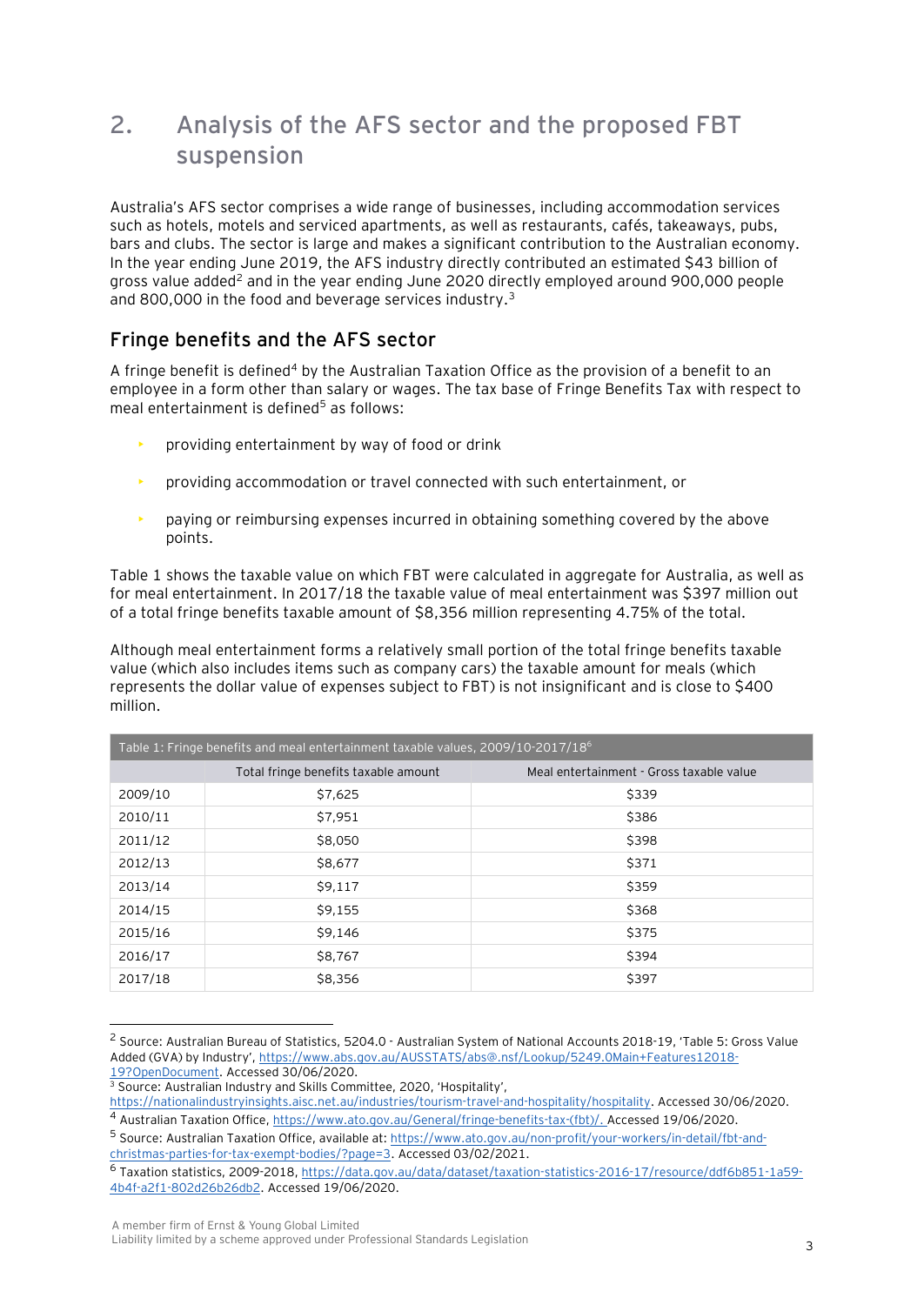### **Scenario design**

In our July 2020 report, The Australian Hotels Association proposed that the Commonwealth Government consider a temporary suspension of FBT for meal, beverage and accommodation expenses to provide support for the sector. This option aimed to provide short to medium term stimulus as both the domestic economy and international tourism rebounds.

Two scenarios were considered: <sup>7</sup>

- Scenario 1 examines a three-year suspension of FBT expenses prescribed for all businesses in the sector.
- Scenario 2 examines an FBT exemption which applies to small and medium enterprises only.

Both options were proposed to operate for a three-year period from 2020/21 to 2022/23.

### **2.1 Estimated impacts of each scenario**

The FBT exemption scenarios for meal and beverage entertainment and accommodation expenses drive a range of responses and economic impacts through the economy. The FBT exemption scenarios are based on the data presented above in relation to base expenditure on meal and beverage entertainment and accommodation expenses and a detailed methodology presented in Appendix A.

These impacts can be characterised across three key areas:

- 1. The magnitude of the FBT exemption;
- 2. The estimated increase in demand for meal and beverage entertainment and accommodation expenses resulting from the reduction in FBT; and
- 3. The economywide impacts of the increase in demand for AFS as measured by the impact on Gross Domestic Product (GDP) and employment.

#### **The magnitude of the FBT exemption**

As with any tax, the FBT drives a wedge between value and cost, reducing the quantity demanded and supplied in the relevant market. For economic stimulus purposes the FBT exemption is, by design, aimed at eliminating this wedge, reducing the price of meal entertainment to stimulate demand. On the other hand, the reduction in FBT revenue collected is a direct cost to government.

Table 2 shows the estimated magnitude of the FBT exemption under each of the scenarios considered (year-on-year). The magnitude of the FBT exemption in 2021/22 was\$260 million under Scenario 1 and \$169 million under Scenario 2 (this figure being lower because of a tightening of the FBT exemption to exclude large businesses).

 $^7$  Scenario 1 is corresponding to option 1a in the 20<sup>th</sup> July 2020 report and scenario 2 is corresponding to option 1b in the 2020 report.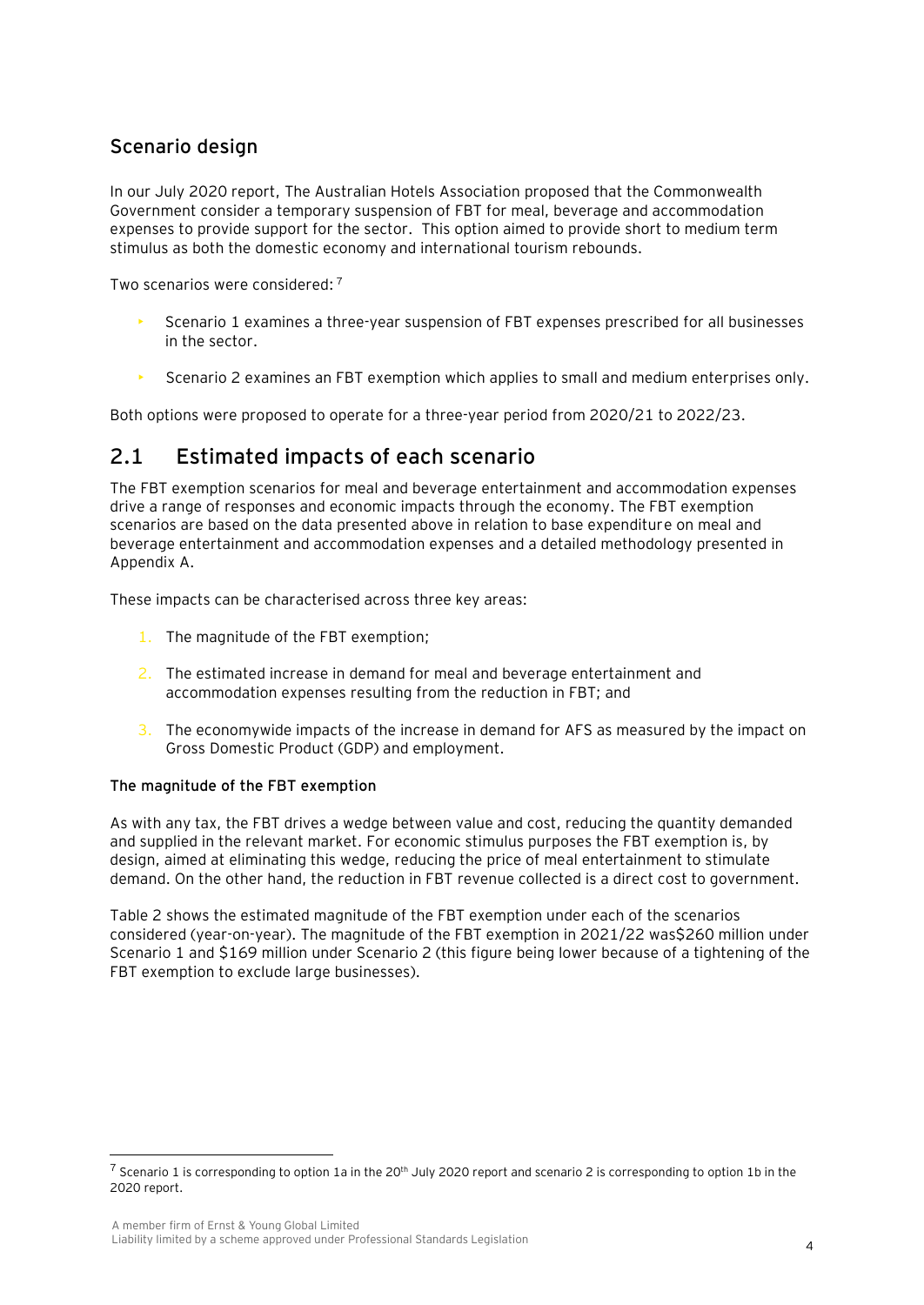| Table 2: Summary of potential direct costs to Government by scenario, \$m |            |            |  |
|---------------------------------------------------------------------------|------------|------------|--|
| Year                                                                      | Scenario 1 | Scenario 2 |  |
| 2020/21                                                                   | \$286      | \$193      |  |
| 2021/22                                                                   | \$260      | \$169      |  |
| 2022/23                                                                   | \$263      | \$171      |  |

*Source: EY estimates*

#### **Impact on direct AFS industry output**

Each scenario considers the impact of reducing FBT for meal entertainment to stimulate direct economic activity in the AFS sector. A reduction in FBT reduces the price of meal entertainment, thereby increasing demand for taxed activities. The reduction in price is a function of the estimated magnitude of the FBT exemption, the overall level of expenditure and the price elasticity of demand $^8$ .

That said, in the short term (year 1 of the exemption) it was assumed that businesses were likely to be less responsive to pure price signals than usual, and to have a stronger focus on the real and perceived safety risks of staff gatherings. To capture this effect in financial year 2020/21 we assume the stimulatory effects of the FBT exemption are halved.

The assumed increase in demand for AFS resulting from the FBT exemption is summarised in Table 3 below. The projected increase in demand for AFS was greatest under Scenario 1, reflecting the high level of FBT exemption. Overall, following the initial conservative assumption regarding uptake, the increase in AFS activity was estimated at \$525 million per annum under Scenario 1 and \$397 million per annum under Scenario 2 in 2021/22.

| Table 3: Impact on sector output, \$m |         |            |            |  |
|---------------------------------------|---------|------------|------------|--|
|                                       |         | Scenario 1 | Scenario 2 |  |
|                                       | 2020/21 | \$214      | \$162      |  |
| Impact on sector output, \$m          | 2021/22 | \$525      | \$397      |  |
|                                       | 2022/23 | \$530      | \$401      |  |

*Source: EY estimates*

In addition to the short-term assumptions regarding business responsiveness, the modelling assumes a short-term increase in labour supply during 2020/21, returning to pre-pandemic conditions for 2021/22 and 2022/23.

#### **Estimated economy wide impacts**

The direct boost to economic activity in the AFS sector also has flow-on impacts to the broader economy, through purchases made from suppliers and wages paid to employees. To capture these impacts at the economy wide level we have undertaken computable general equilibrium (CGE) modelling. This model, detailed in Appendix C, measures the net impact of changes on an economy. It was used to measure the net change in response to a given event, such as increased expenditure

 $8$  A kev assumption in the analysis is the assumed price elasticity of demand which has been derived from analysis presented in Okrent, Abigail M., and Julian M. Alston. The Demand for Disaggregated Food-Away-From-Home and Food-at-Home Products in the United States, ERR-139, U.S. Department of Agriculture, Economic Research Service, August 2012. Available a[t https://www.ers.usda.gov/webdocs/publications/45003/30438\\_err139.pdf?v=5049.9,](https://www.ers.usda.gov/webdocs/publications/45003/30438_err139.pdf?v=5049.9) last accessed 26/6/2020. The assumed price elasticity of demand is 1.34.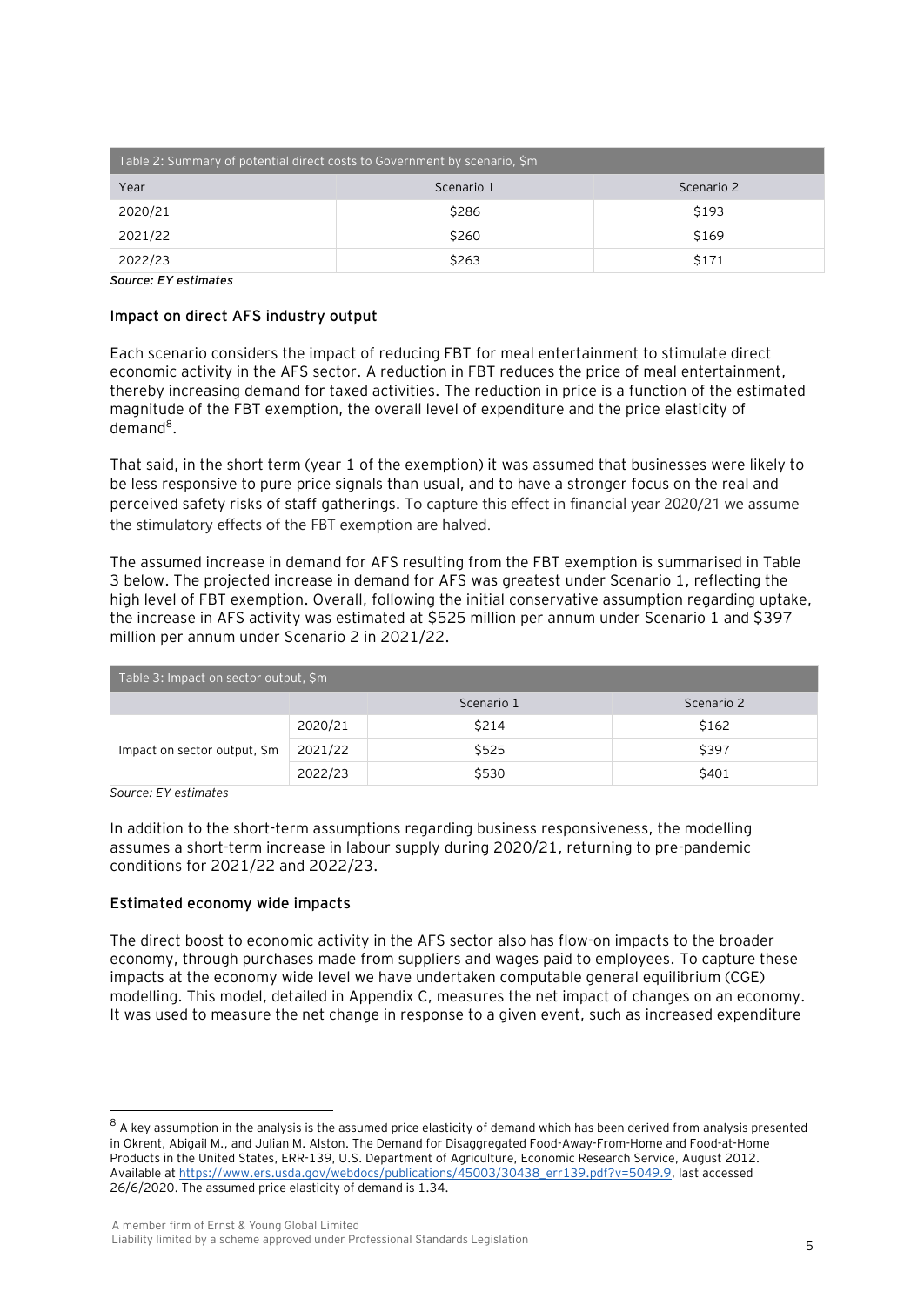in the AFS sector. The key economic metrics are expressed in terms of changes to GDP and economywide employment, summarised in Table 4 below.<sup>9</sup>

| Table 4: Scenario impacts to GDP and employment by financial year |         |            |            |
|-------------------------------------------------------------------|---------|------------|------------|
|                                                                   |         | Scenario 1 | Scenario 2 |
| Impact on<br>GDP, \$m                                             | 2020/21 | \$539      | \$408      |
|                                                                   | 2021/22 | \$850      | \$644      |
|                                                                   | 2022/23 | \$855      | \$647      |
| Impact on<br>employment,<br><b>FTE</b>                            | 2020/21 | 3.844      | 2,911      |
|                                                                   | 2021/22 | 4,209      | 3,188      |
|                                                                   | 2022/23 | 4,230      | 3,204      |

*Source: EY estimates*

Taking into account the direct impacts of the FBT exemption on the AFS sector, and the flow on impacts across the economy, there was a projected increase in both real GDP and employment in each year of each scenario. The projected impacts are directly linked to the magnitude of the FBT exemption and the assumed behavioural response. That is, the greater the exemption the higher the estimated economic benefits in terms of increased real GDP and employment (noting the conservative assumptions in the first year of the FBT exemption).

#### **Benefits to outlays**

To assess the relative merits of the FBT exemption it wasuseful to compare the level of government outlay (Table 2) with the projected increase in real GDP (Table 4). The ratio of the increase in real GDP to government outlay is presented in Table 5. These results show that:

- Each scenario shows economic returns which are greater than the overall cost to Government.
- Each of the scenarios presented have key timing impacts. The economic returns are lower in the first year of commencement (FY21), before increasing in the remaining two years (FY22 and FY23). This reflects a likely moderated response by businesses due to social distancing concerns and a general cautiousness on cost control.
- For Scenario 2, limiting the exemption to small and medium enterprises has a lower economic return for the costs incurred by government, reflecting the lower rate of company tax paid by SMEs.

Table 5 summarises the increase in GDP per dollar of total cost to government, noting that the total cost to government differs from the direct FBT cost outlined in Table 2, owing to changes in related tax collections as detailed in the Prosperity Advisers  $QLD^{10}$  report and summarised in Appendix A. The increase in GDP per dollar of cost to government was as high as \$3.26 for Scenario 1, and \$3.81 for Scenario 2 in 2021/22.

<sup>&</sup>lt;sup>9</sup> The scenarios identified involve direct costs to government, occurring through reduced FBT revenues. We assumed that the direct costs would be met through the raising of debt, consistent with announcements by the Government on how existing stimulus measures were being financed. Under these financing arrangements, there is no equivalent reduction in government expenditure elsewhere in the economy or increase in aggregate tax takings factored in the analysis.

<sup>10</sup> Small and Medium Enterprise (SME) is defined as businesses with under \$50 million annual turnover as per the Prosperity Advisers report "FBT on Meal Entertainment Hospitality Reignition Study for the AHA".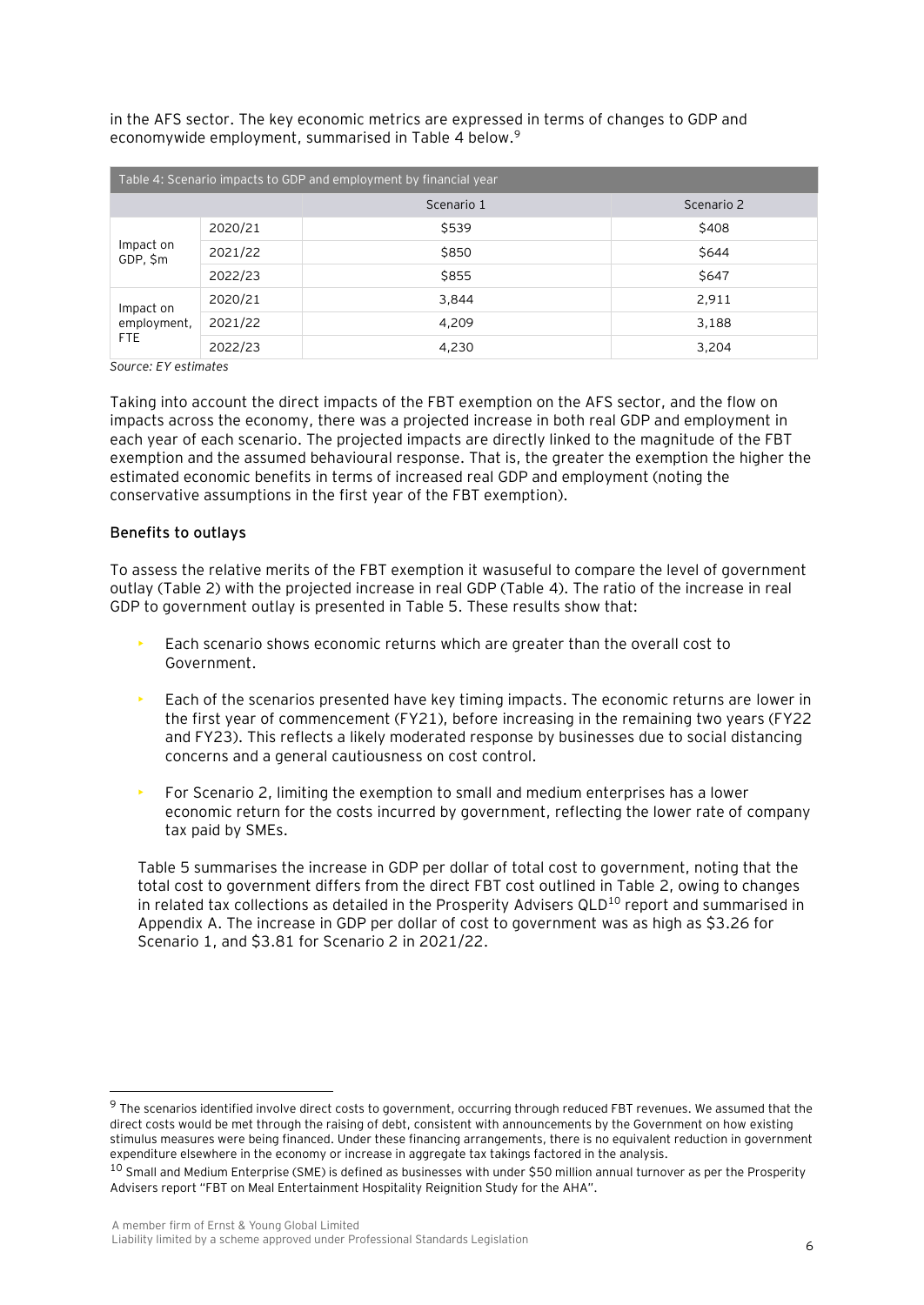| Table 5: GDP per dollar of cost to government |         |            |            |  |
|-----------------------------------------------|---------|------------|------------|--|
|                                               |         | Scenario 1 | Scenario 2 |  |
|                                               | 2020/21 | \$1.89     | \$2.11     |  |
| GDP per dollar of cost to<br>government       | 2021/22 | \$3.26     | \$3.81     |  |
|                                               | 2022/23 | \$3.25     | \$3.79     |  |

*Source: EY estimates*

#### A summary of all the above impacts from Table 3 to Table 5 is provided in Table 6 below:

| Table 6: Scenario summary potential results by financial year |         |                         |            |  |
|---------------------------------------------------------------|---------|-------------------------|------------|--|
|                                                               |         | Support option          |            |  |
|                                                               |         | Temporary FBT exemption |            |  |
|                                                               |         | Scenario 1              | Scenario 2 |  |
|                                                               | 2020/21 | \$214                   | \$162      |  |
| Impact on sector output, \$m                                  | 2021/22 | \$525                   | \$397      |  |
|                                                               | 2022/23 | \$530                   | \$401      |  |
|                                                               | 2020/21 | \$539                   | \$408      |  |
| Impact on GDP, \$m                                            | 2021/22 | \$850                   | \$644      |  |
|                                                               | 2022/23 | \$855                   | \$647      |  |
|                                                               | 2020/21 | 3,844                   | 2,911      |  |
| Impact on employment, FTE                                     | 2021/22 | 4,209                   | 3,188      |  |
|                                                               | 2022/23 | 4,230                   | 3,204      |  |
|                                                               | 2020/21 | \$1.89                  | \$2.11     |  |
| GDP per dollar of cost to<br>government                       | 2021/22 | \$3.26                  | \$3.81     |  |
|                                                               | 2022/23 | \$3.25                  | \$3.79     |  |

*Source: EY estimates*

Detailed scenario design methodology can be found in Appendix A, with additional documentation on the EYGEM model provided in Appendix C.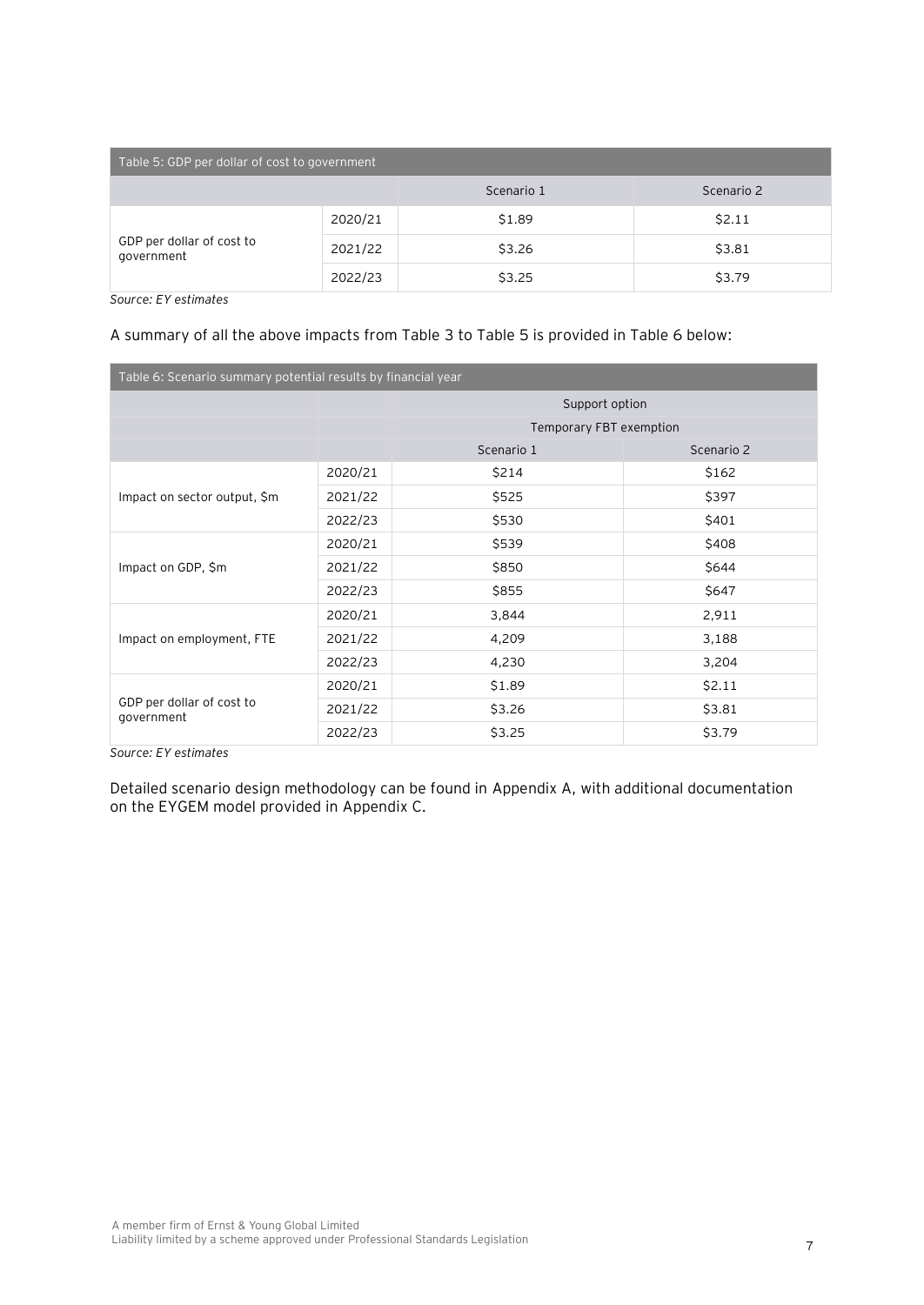# **Appendix A Approach to option design**

The first step in estimating the economy wide impacts is determining the direct impact of each of the measures. A range of data sources and models were drawn upon to develop first round estimates of the potential increase in output for the AFS sector as a result of FBT exemptions. While each scenario draws on similar input data, the specifics of each scenario call for tailored estimation approaches. Each of the estimation methodologies are outlined in the subsections below.

Once the direct impacts of each scenario were estimated, the second step was to develop economy wide estimates of the impacts using EY's in-house computable general equilibrium (CGE) model, the EYGEM model. EYGEM is a large scale, dynamic, multi-region, multi-commodity CGE model of the Australian and world economy. CGE models are used extensively by (for example) the Australian Government to assess the economy-wide impacts of major policy changes and economic developments. A detailed description of the EYGEM model is presented in Appendix C.

The direct outputs of each of the estimation exercises described below were used to calibrate a series of economic 'shocks' that were applied to the EYGEM model. The results of these shocks are described in Section 1.4.

## **Scenario 1 and 2**

Each of these stimulus scenarios call for a three-year suspension of fringe benefits tax on meal and beverage entertainment and accommodation expenses from financial year 2020/21 to financial year 2022/23. Differentiating the scenarios is the scope of the suspension, with Scenario 1 calling for the suspension to be applied to all businesses regardless of size, while Scenario 2 calls for the suspension to be restricted to SME only.

Estimation of the direct industry response, the cost to Government, and the economy wide impact follows a three step process where we first estimate the existing and forward level of FBT collection, second we estimate the direct behavioural response to the effective tax reduction, and third we apply the increased industry output to the EYGEM model. The detailed approach is as follows:

- 1. The 2016/17 taxation statistics which were the most recent available as at 20 July 2020 from the Australian Taxation Office<sup>11</sup> provides the fringe benefits tax paid on meal entertainment, at \$387,185,184 for the financial year 2017/18.
- 2. In July 2020 the most recent national accounts from the Australian Bureau of Statistics<sup>12</sup> provide data on total fringe benefits tax collections on a quarterly basis to March 2020. EY calculations based on this data indicate an increase in total FBT collections of 2.54% from 2017/18 to 2019/20. This increase in FBT takings is used to estimate meal entertainment and accommodation FBT in 2019/20 of \$397,058,203.
- 3. Weekly revenue data provided by AHA for AusVenueCo<sup>13</sup> showed the level of revenue decline experienced from 2018/19. This data is used to calibrate a projection of meal entertainment and accommodation FBT takings to 2022/23, suggesting reductions in these FBT takings from 2018/19 of 23% in 2019/20, 26% in 2020/21, 11% in 2021/22, and 0% in 2022/23. This FBT profile was used as the base for calculations in Scenario 1.

<sup>&</sup>lt;sup>11</sup> Source - Taxation statistics 2016-17 Fringe benefits tax: Selected items by industry and taxable status, 2017-18 FBT return year. Available a[t https://www.ato.gov.au/About-ATO/Research-and-statistics/In-detail/Taxation-statistics/Taxation](https://www.ato.gov.au/About-ATO/Research-and-statistics/In-detail/Taxation-statistics/Taxation-statistics-2016-17/?page=18#Fringe_benefits_tax)[statistics-2016-17/?page=18#Fringe\\_benefits\\_tax,](https://www.ato.gov.au/About-ATO/Research-and-statistics/In-detail/Taxation-statistics/Taxation-statistics-2016-17/?page=18#Fringe_benefits_tax) last accessed 26/6/2020. Note that while this publication is primarily for financial year 2016/17, selected data including on Fringe Benefits Tax is provided for financial year 2017/18. <sup>12</sup> Source - 5206.0 Australian National Accounts: National Income, Expenditure and Product, Table 22. Available at [https://www.abs.gov.au/AUSSTATS/abs@.nsf/DetailsPage/5206.0Mar%202020?OpenDocument,](https://www.abs.gov.au/AUSSTATS/abs@.nsf/DetailsPage/5206.0Mar%202020?OpenDocument) last accessed 26/6/2020.

<sup>13</sup> AusVenueCo operate 170 pubs, bars and taverns across Australia in all states and territories with the exception of Tasmania.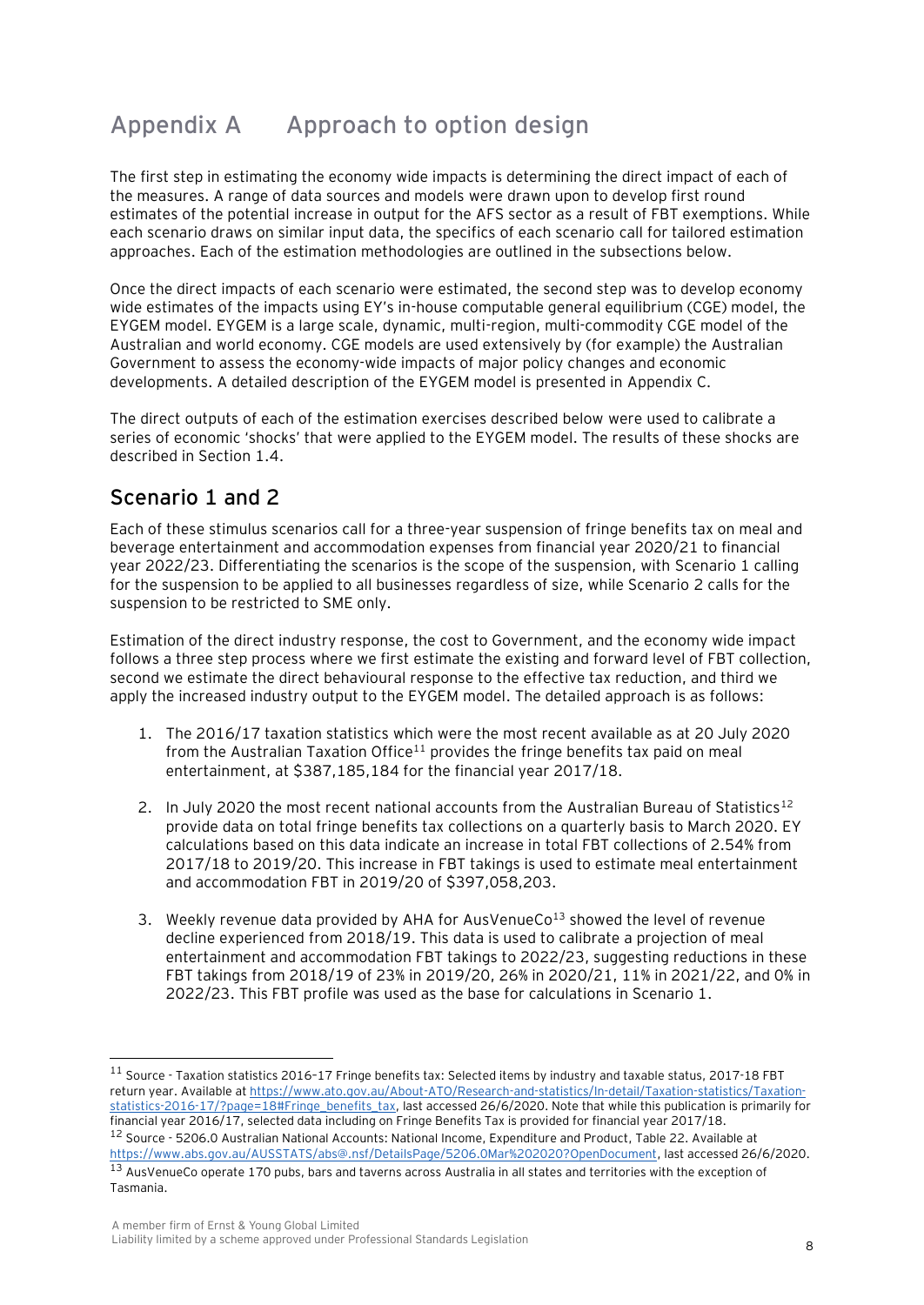- 4. The report 'FBT on Meal Entertainment Hospitality Reignition Study for the AHA' dated 29 May 2020 by Prosperity Advisers QLD indicates that 75.74% of meal entertainment and accommodation FBT is collected from SMEs. This proportion is used to reduce the base of FBT takings calculated previously and provides the FBT base for Scenario 2.
- 5. Own price elasticities for the categories "Food Away from Home and Alcohol" and "Full-Service Restaurant" were drawn from Okrent and Alston<sup>14</sup>, at 0.71 and 1.96 respectively. Noting the wide range in these two elasticities and that the nature of the FBT expenses under investigation is likely to include a combination of these categories we choose a midpoint of 1.335.
- 6. The own price elasticity is applied to reduction in the effective tax collection calculated above for Scenarios 1 and 2. We made the assumption that over the short-term business is likely to be less responsive to pure price signals than usual, and to have a stronger focus on the real and perceived safety risks of staff gatherings, and so for financial year 2020/21 we halve the own price elasticities estimated above.
- 7. The resulting profile of industry output increase is then used as an output shock for the accommodation and food services sector in the EYGEM model.
- 8. The Prosperity Advisers QLD report (refer 4. above) provides estimates of the total direct (that is, before behavioural changes) loss of revenue to government as a result of suspension of FBT, with a total loss of \$1.12 for every \$1 of FBT suspension in Scenario 1, and a total loss of \$1.02 for every \$1 of FBT suspension in Scenario 2, reflecting differences in the rate of corporate tax applied for each entity. Additionally, the report indicates that each additional dollar of expenditure spent on meal entertainment results in an increase in tax revenue of \$0.34. These ratios were applied to the reduced FBT base and the estimated increase in AFS output respectively to calculate the total cost to government.

On the basis of the process above, we estimate a direct potential increase in output in the AFS sector as described in Table 6 below.

| Table 6: Potential Increase in AFS activity, \$m, Scenarios 1 and 2 |            |            |  |
|---------------------------------------------------------------------|------------|------------|--|
|                                                                     | Scenario 1 | Scenario 2 |  |
| 2020/21                                                             | \$214      | \$162      |  |
| 2021/22                                                             | \$525      | \$397      |  |
| 2022/23                                                             | \$530      | \$401      |  |

<sup>14</sup> Okrent, Abigail M., and Julian M. Alston. The Demand for Disaggregated Food-Away-From-Home and Food-at-Home Products in the United States, ERR-139, U.S. Department of Agriculture, Economic Research Service, August 2012. Available a[t https://www.ers.usda.gov/webdocs/publications/45003/30438\\_err139.pdf?v=5049.9,](https://www.ers.usda.gov/webdocs/publications/45003/30438_err139.pdf?v=5049.9) last accessed 26/6/2020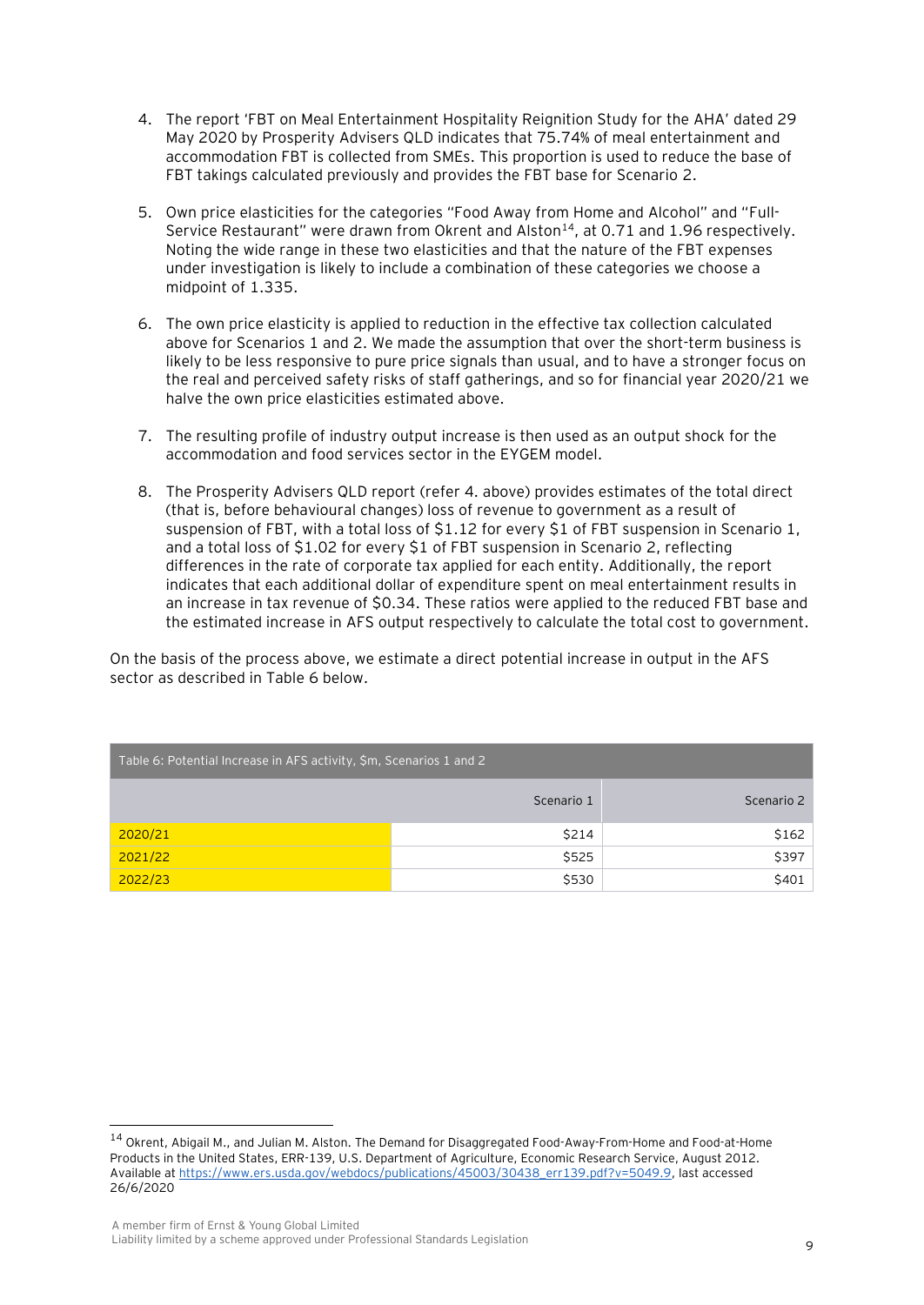# **Appendix B Meal entertainment gross taxable value by industry**

Table 9 below shows the gross taxable value of fringe benefits tax – meal entertainment by 1-digit ANZSIC industry<sup>15</sup>. This is a representation of the value of fringe benefits provided to employees in each industry, in the form of meal entertainment.

**Table 9: Meal entertainment gross taxable value by industry, \$**

| Industry                                           | Meal entertainment -<br>Gross taxable value (\$)<br>2016 - 2017 | Meal entertainment -<br>Gross taxable value (\$)<br>2017 - 2018 | Meal entertainment -<br>Gross taxable value (\$)<br>2018 - 2019 |
|----------------------------------------------------|-----------------------------------------------------------------|-----------------------------------------------------------------|-----------------------------------------------------------------|
| Australian Government Departments                  | 5,314,375                                                       | 5,566,787                                                       | 5,011,851                                                       |
| All Industries                                     | 10,312,648                                                      | 1,975,571                                                       | 1,968,536                                                       |
| A. Agriculture, Forestry and Fishing               | 2,421,318                                                       | 2,385,785                                                       | 2,504,930                                                       |
| B. Mining                                          | 6,581,805                                                       | 9,326,039                                                       | 9.790.997                                                       |
| C. Manufacturing                                   | 31,755,096                                                      | 30,406,825                                                      | 31,436,539                                                      |
| D. Electricity, Gas, Water and Waste Services      | 5,881,107                                                       | 6,559,909                                                       | 6,470,309                                                       |
| E. Construction                                    | 25,476,347                                                      | 27,201,525                                                      | 24,264,767                                                      |
| F. Wholesale Trade                                 | 44,430,878                                                      | 44,725,082                                                      | 42,321,703                                                      |
| G. Retail Trade                                    | 11,450,099                                                      | 10,897,625                                                      | 10,966,954                                                      |
| H. Accommodation and Food Services                 | 3,302,380                                                       | 3,041,939                                                       | 3,215,826                                                       |
| I. Transport, Postal and Warehousing               | 9,546,945                                                       | 9,437,075                                                       | 9,763,483                                                       |
| J. Information Media and Telecommunications        | 16,729,807                                                      | 15,350,407                                                      | 14,510,573                                                      |
| K. Financial and Insurance Services                | 44,156,187                                                      | 54.921.469                                                      | 50,574,383                                                      |
| L. Rental, Hiring and Real Estate Services         | 15,780,632                                                      | 15,498,154                                                      | 24,403,367                                                      |
| M. Professional, Scientific and Technical Services | 101,467,326                                                     | 111,154,272                                                     | 114,916,641                                                     |
| N. Administrative and Support Services             | 17,594,412                                                      | 18,141,158                                                      | 21,645,827                                                      |
| O. Public Administration and Safety                | 5,504,813                                                       | 5,496,604                                                       | 4,307,891                                                       |
| P. Education and Training                          | 12,013,397                                                      | 10,842,396                                                      | 10,552,701                                                      |
| Q. Health Care and Social Assistance               | 14,229,104                                                      | 14,211,561                                                      | 17,310,391                                                      |
| R. Arts and Recreation Services                    | 3,759,024                                                       | 3,976,345                                                       | 3,763,002                                                       |
| S. Other Services                                  | 9.099.341                                                       | 8,594,695                                                       | 9,207,573                                                       |
| U. Other                                           | 690,791                                                         | 1,001,598                                                       | 219,710                                                         |

Source: Taxation statistics, Fringe Benefits Tax, 2018-2019, Snapshot Table 2 - [https://data.gov.au/data/dataset/taxation](https://data.gov.au/data/dataset/taxation-statistics-2018-19/resource/b06966ad-9827-4139-b55a-6e9ded9a1b1f)[statistics-2018-19/resource/b06966ad-9827-4139-b55a-6e9ded9a1b1f](https://data.gov.au/data/dataset/taxation-statistics-2018-19/resource/b06966ad-9827-4139-b55a-6e9ded9a1b1f) Accessed 26/11/2021

<sup>15</sup> Source: Taxation statistics, Fringe Benefits Tax, 2016-2017, Snapshot Table 2 -

[https://data.gov.au/data/dataset/taxation-statistics-2016-17/resource/3c11cbfa-5a11-4d1e-8979-8fce1ff2c4d3.](https://data.gov.au/data/dataset/taxation-statistics-2016-17/resource/3c11cbfa-5a11-4d1e-8979-8fce1ff2c4d3) Accessed 19/06/2020.

Source: Taxation statistics, Fringe Benefits Tax, 2017-2018, Snapshot Table 2 - [https://data.gov.au/data/dataset/taxation](https://data.gov.au/data/dataset/taxation-statistics-2017-18/resource/df73a406-6b5d-416c-87fc-c97438a3fd7d)[statistics-2017-18/resource/df73a406-6b5d-416c-87fc-c97438a3fd7d](https://data.gov.au/data/dataset/taxation-statistics-2017-18/resource/df73a406-6b5d-416c-87fc-c97438a3fd7d)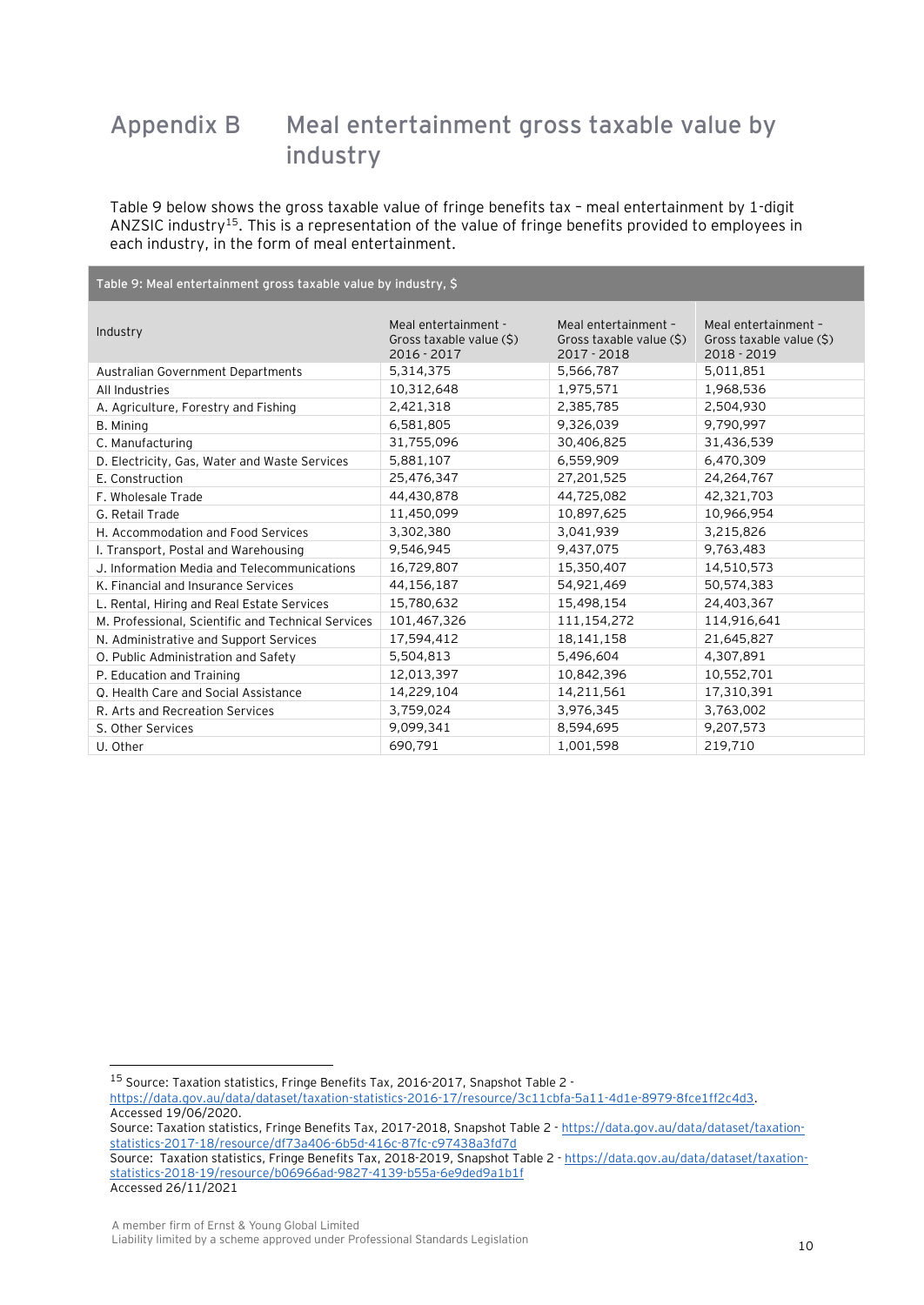# **Appendix C EYGEM Model**

Economic impact analysis measures the net impact of changes on an economy. It is used to measure the net change in response to a given event (e.g. such as the loss of an activity, or increased expenditure in a particular sector). The key economic metrics are expressed in terms of changes to gross domestic product, employment and other macro-economic indicators.

The EYGEM model is a large scale, dynamic, multi-region, multi-commodity CGE model of the world economy. The EYGEM model enjoys significant flexibility both at the regional and sectoral level, including the capability to individually identify subregions of Australia, including (but not limited to) at the SA4 or the LGA level as separate economic regions. This capability to identify subnational regions is also readily extended to other international regions.

EYGEM draws on the global CGE modelling framework developed by the Global Trade Analysis Project (GTAP) based at Purdue University in the United States. Their model is described in Hertel (1997), with its antecedent being the Industry Commission's Salter model (Jomini et al 1991). The GTAP model was greatly enhanced by the Australian Bureau of Agriculture and Resource Economics (ABARE) to incorporate dynamic capabilities. The MEGABARE model (ABARE 1996) and its successor, the Global Trade and Environment Model (Pant 2002), were the fruits of ABARE's efforts.

Our model is implemented in modern data science frameworks, including Python and Pandas, and has a user-friendly Excel interface. Our frameworks are specifically designed to improve auditing a paper trail in modelling exercises, reduce the risk of modelling error, and allow for (for example) systematic sensitivity analysis.

### **Overview of the modelling framework**

EYGEM is based on a substantial body of accepted microeconomic theory. Key assumptions underpinning the model are:

- The model contains a 'regional consumer' that receives all income from factor payments (labour, capital, land and natural resources), taxes and net foreign income from borrowing (lending).
- ► Income is allocated across household consumption, government consumption and savings so as to maximise a Cobb-Douglas utility function.
- ► Household consumption for composite goods is determined by minimising expenditure via a CDE (Constant Differences of Elasticities) expenditure function. For most regions, households can source consumption goods only from domestic and imported sources. In the Australian regions, households can also source goods from interstate. In all cases, the choice of commodities by source is determined by a CRESH (Constant Ratios of Elasticities Substitution, Homothetic) utility function.
- ► Government consumption for composite goods, and goods from different sources (domestic, imported and interstate), is determined by maximising utility via a Cobb-Douglas utility function.
- ► All savings generated in each region are used to purchase bonds whose price movements reflect movements in the price of creating capital.
- ► Producers supply goods by combining aggregate intermediate inputs and primary factors in fixed proportions (the Leontief assumption). Composite intermediate inputs are also combined in fixed proportions, whereas individual primary factors are combined using a CES production function.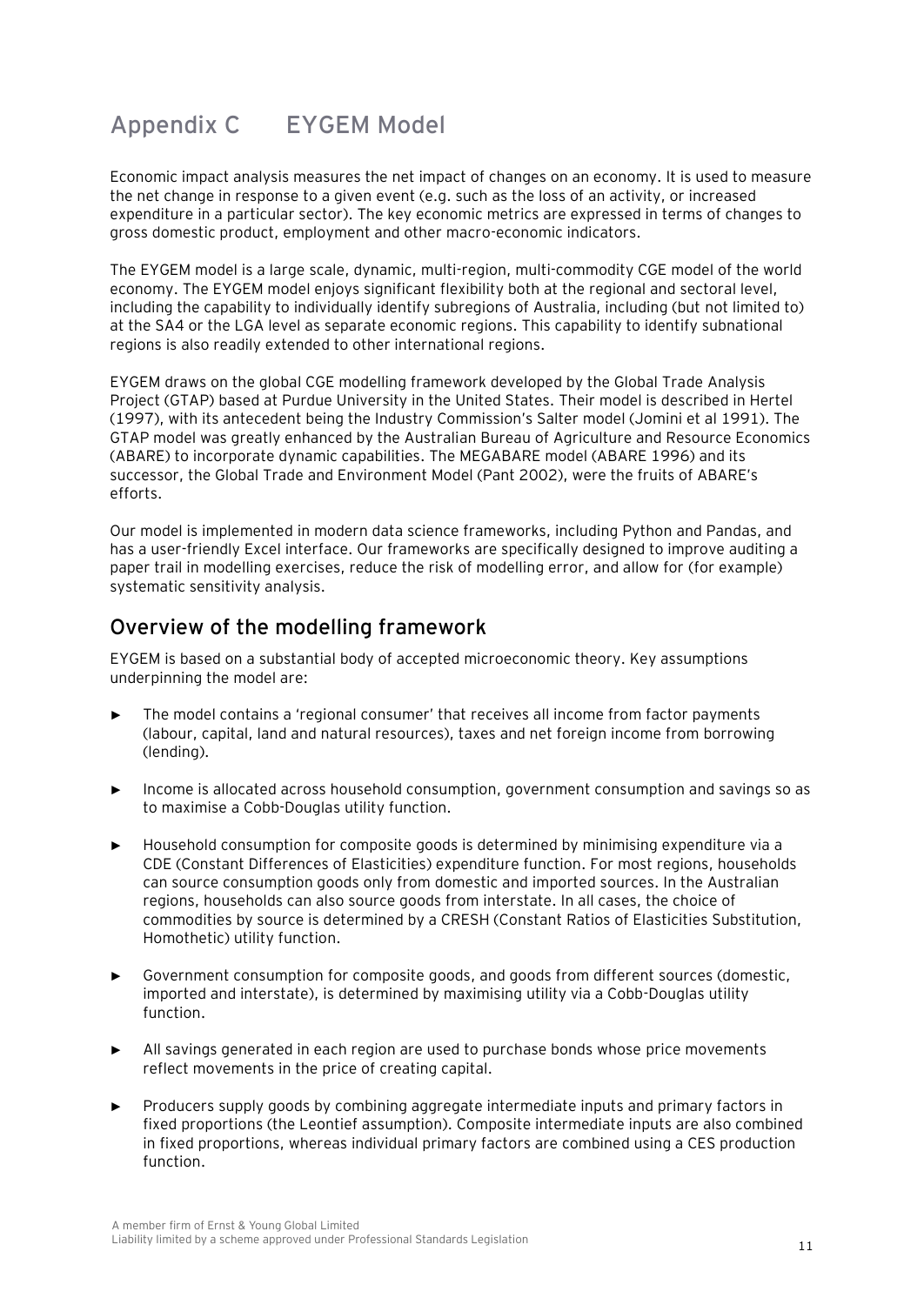- ► Producers are cost minimisers, and in doing so choose between domestic, imported and interstate intermediate inputs via a CRESH production function.
- The supply of labour is positively influenced by movements in the real wage rate governed by an elasticity of supply. This is most often assumed to be 0.15 for central case scenarios, and 0.3 for high side scenarios, depending on the employment market conditions for the region under consideration.
- ► Investment takes place in a global market and allows for different regions to have different rates of return that reflect different risk profiles and policy impediments to investment. A global investor ranks countries as investment destinations based on two factors: global investment and rates of return in a given region compared with global rates of return.
- Once aggregate investment is determined in each region, the regional investor constructs capital goods by combining composite investment goods in fixed proportions, and minimises costs by choosing between domestic, imported and interstate sources for these goods via a CRESH production function.
- Prices are determined via market-clearing conditions that require sectoral output (supply) to equal the amount sold (demand) to final users (households and government), intermediate users (firms and investors), foreigners (international exports), and other Australian regions (interstate exports).
- ► For internationally-traded goods (imports and exports), the Armington assumption is applied whereby the same goods produced in different countries are treated as imperfect substitutes. But in relative terms imported goods from different regions are treated as closer substitutes than domestically-produced goods and imported composites. Goods traded interstate within the Australian regions are assumed to be closer substitutes again.
- The model accounts for greenhouse gas emissions from fossil fuel combustion. Taxes can be applied to emissions, which are converted to good-specific sales taxes that impact on demand. Emission quotas can be set by region and these can be traded, at a value equal to the carbon tax avoided, where a region's emissions fall below or exceed their quota.

## **Dynamics of EYGEM**

EYGEM is a recursive dynamic model that solves year-on-year over a specified timeframe. This has two main advantages. First, dynamics allows a richer specification of the model in that issues such as debt accumulation (which facilitates the ability to model international capital flows) and labour market dynamics are able to be modelled in a more sophisticated manner. Second, scenario analysis using a model such as EYGEM can be greatly enhanced by the ability to alter the baseline, or reference case, to account for key developments or uncertainties.

The model is then used to project the relationship between variables under different scenarios, or states, over a pre-defined period. This is illustrated in [Figure 1](#page-15-0), where a reference case or 'baseline' forms the basis of the analysis undertaken using EYGEM. The model is solved year-by-year from time 0 which reflects the base year of the model (2020) to a predetermined end year (in this case 2050).

The 'Variable' represented in the figure could be one of the hundreds or thousands represented in the model ranging from macroeconomic indicators such as real GDP to sectoral variables such as the exports of iron and steel from Australia. In the figure, the percentage changed in the variables have been converted to an index (= 1.0 in 2020) and is projected to increase by 2050.

Set against this baseline is, in [Figure 1](#page-15-0), a 'Policy' scenario. This scenario represents the impacts of a policy change or different assumptions about economic development that results in a new projection of the path of the variable over the simulation time period. The impacts of the policy/assumption change are reflected in the differences in the variable at time T. It is important to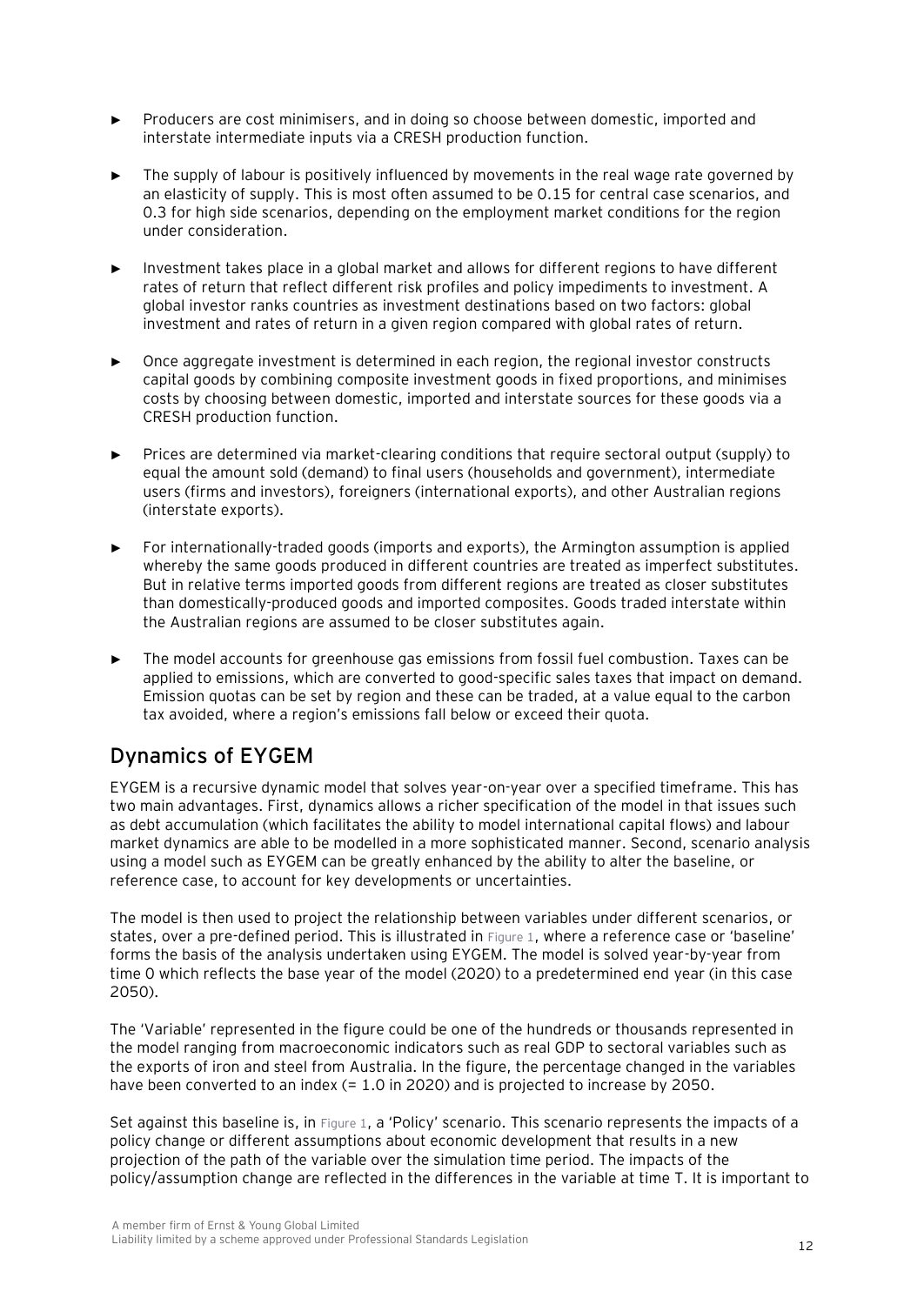#### note that the differences between the baseline and policy scenario are tracked over the entire timeframe of the simulation.

<span id="page-15-0"></span>**Figure 1: Dynamic simulation using EYGEM**



### **Detailed interdependencies**

The model is underpinned by a detailed, global database. The model's database is 'benchmarked' or 'calibrated' so that initial equilibrium solution exists that replicates actual sectoral production, consumption, trade and factor usage. It contains 141 regions and 64 sectors for a base year of 2007, and is the benchmark dataset for applied, global general equilibrium modelling. This database produced by the Global Trade Analysis Project (GTAP) at Purdue University is the most detailed and comprehensive database of its type in the world. Used by some 700 researchers globally, the database is a truly international, collaborative research effort that is fully documented and transparent.

The EYGEM model is primarily based on input-output or social accounting matrices, as a means of describing how economies are linked through production, consumption, trade and investment flows. For example, the model considers:

- direct linkages between industries and countries through purchases and sales of each other's goods and services; and
- indirect linkages through mechanisms such as the collective competition for available resources, such as labour, that operates in an economy-wide or global context.